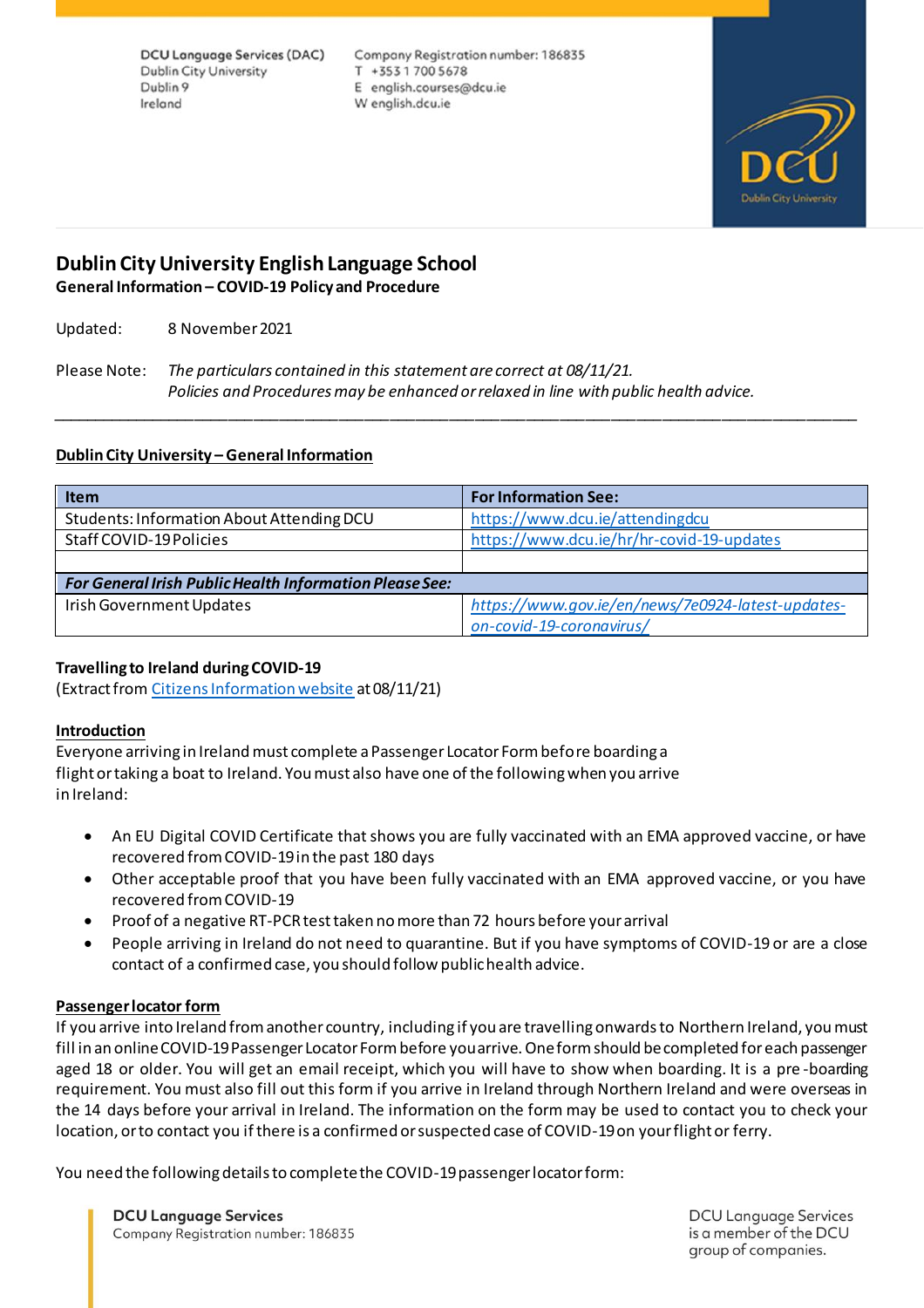**DCU Language Services (DAC) Dublin City University** Dublin 9 Ireland

Company Registration number: 186835 T +35317005678 E english.courses@dcu.ie W english.dcu.ie



- The mobile phone number that you will use when in Ireland
- Your email address
- Your place of residence when staying in Ireland
- Information on how you arrived in Ireland (for example: name of airline or ferry, flight or ferry number)
- Passport details of passengers

You are also asked which of the following you are travelling with:

- Proof of vaccination
- Proof of recovery from COVID-19 in the past 180 days
- Proof of negative RT-PCR test taken within 72 hours before arrival OR a positive RT-PCR COVID-19 test result at least 11 days before arrival (and no more than 180 days)
- If any of the information you provide on the form changes over the next 14 days, you must email [passengerlocatorform@plf.ie](mailto:passengerlocatorform@plf.ie) with your updated information.
- Failure to complete this form is an offence.

## **What does fully vaccinated mean?**

You are fully vaccinated when you get a vaccine approved by the European Medicines Agency (EMA) and it is:

- 15 days after the second AstraZeneca dose or second Covishield dose
- 7 days after the second Pfizer-BioNtech dose
- 14 days after the second Moderna dose
- 14 days after the single Janssen dose
- If you got a vaccine other than those listed above, you are not considered 'fully vaccinated'.
- You are also not fully vaccinated if the interval between your first and second doses is less than the required period (for two dose vaccines).

## **What is valid proof of vaccination?**

- You should bring proof that you have been fully vaccinated when you travel to Ireland.
- If you were vaccinated in the EEA you should get an EU Digital COVID Certificate (DCC).
- If you were vaccinated in a country outside the EEA you should have a valid COVID-19 vaccination certificate that has been officially recognised as equivalent to the EU DCC.
- Other proof that you have been vaccinated can also be accepted. The proof can be in written or electronic format in Irish or English. Where it is in another language, an official translation into Irish or English is needed.

## **Your proof of vaccination must contain the following:**

- Confirmation that you are fully vaccinated
- The date or dates you were vaccinated
- The name of body in the state implementing the vaccination programme that administered the vaccine to you

## **What does 'recovered from COVID-19' mean?**

You are 'recovered from COVID-19' if you had COVID-19 in the past 180 days. You should bring proof that you have recovered from COVID-19 when you travel to Ireland.

Company Registration number: 186835

**DCU Language Services** is a member of the DCU group of companies.